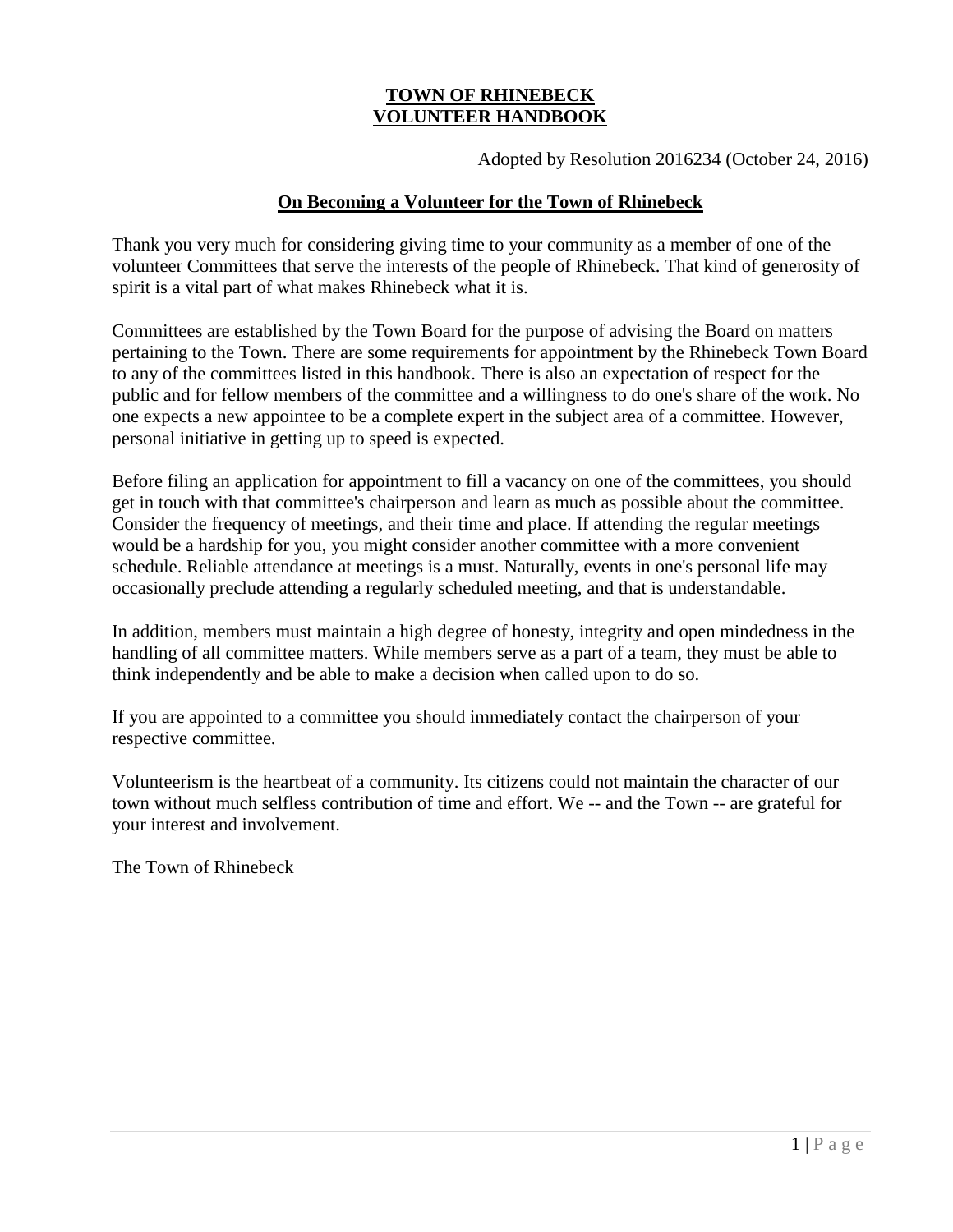# **TOWN OF RHINEBECK COMMITTEES**

#### **AGING COMMITTEE**

Established in 2006, the Town Committee on Aging identifies and considers the needs of older Rhinebeck residents and recommends improvements to programs and activities for seniors in and around Rhinebeck. All meetings are held at 1pm at Town Hall on the first Monday of each month, unless there is a holiday, in which case the meeting will be held on the second Monday. Contact the Chair for more information.

#### **BUILDING, PLANNING, AND ZONING PROCESS REVIEW COMMITTEE**

Established in 2016, the Building, Planning, and Zoning Process Review Committee was formed to review the permitting and approval process in the Building, Planning and Zoning Departments and provide the Board with recommendations on how to make the process as user friendly and streamlined as possible for our residents.

#### **CEMETERY COMMITTEE**

The Town Cemetery Committee advises and makes recommendations to the Town Board on all cemetery operational and maintenance matters. The Committee meets the first Thursday of every month at 1:00 pm in the Town Hall. The Town cemetery is also supported by the Friends of Rhinebeck Cemetery, Inc., a not-for-profit organization working to promote and optimize the history, design and ecology of the cemeteries under the Town of Rhinebeck's jurisdiction.

### **HISTORIC STRUCTURES COMMITTEE**

The Historic Structures Committee was formed to protect Rhinebeck's historic buildings.

#### **OPEN SPACE AND AFFORDABLE HOUSING COMMITTEE**

The Open Space and Affordable Housing Committee was established in 2006 to recommend strategies designed to: 1) promote the creation of housing that is affordable for Rhinebeck's moderate-income workers and senior citizens; and 2) preserve Rhinebeck's open space and natural resources. Regular meetings are held at 5:30pm in the Starr Library on the second Thursday of each month. From time to time there may be two meetings per month.

### **RECREATION ADVISORY COMMITTEE**

The Recreation Advisory Committee was created by Local Law 4 of 2016 to advise and consult with the Town Board regarding all recreation programs, parks and recreation facilities of the Town located in the Town of Rhinebeck and/or the Village of Rhinebeck. The Town's Recreation Department programs include a summer camp, swim lessons, winter basketball, volleyball and zumba programs for adults and children; the annual Spring Egg Hunt; and concerts. The Rhinebeck Manta Rays swim team works with the Recreation Department to provide an exciting, competitive youth swim team program during summer months.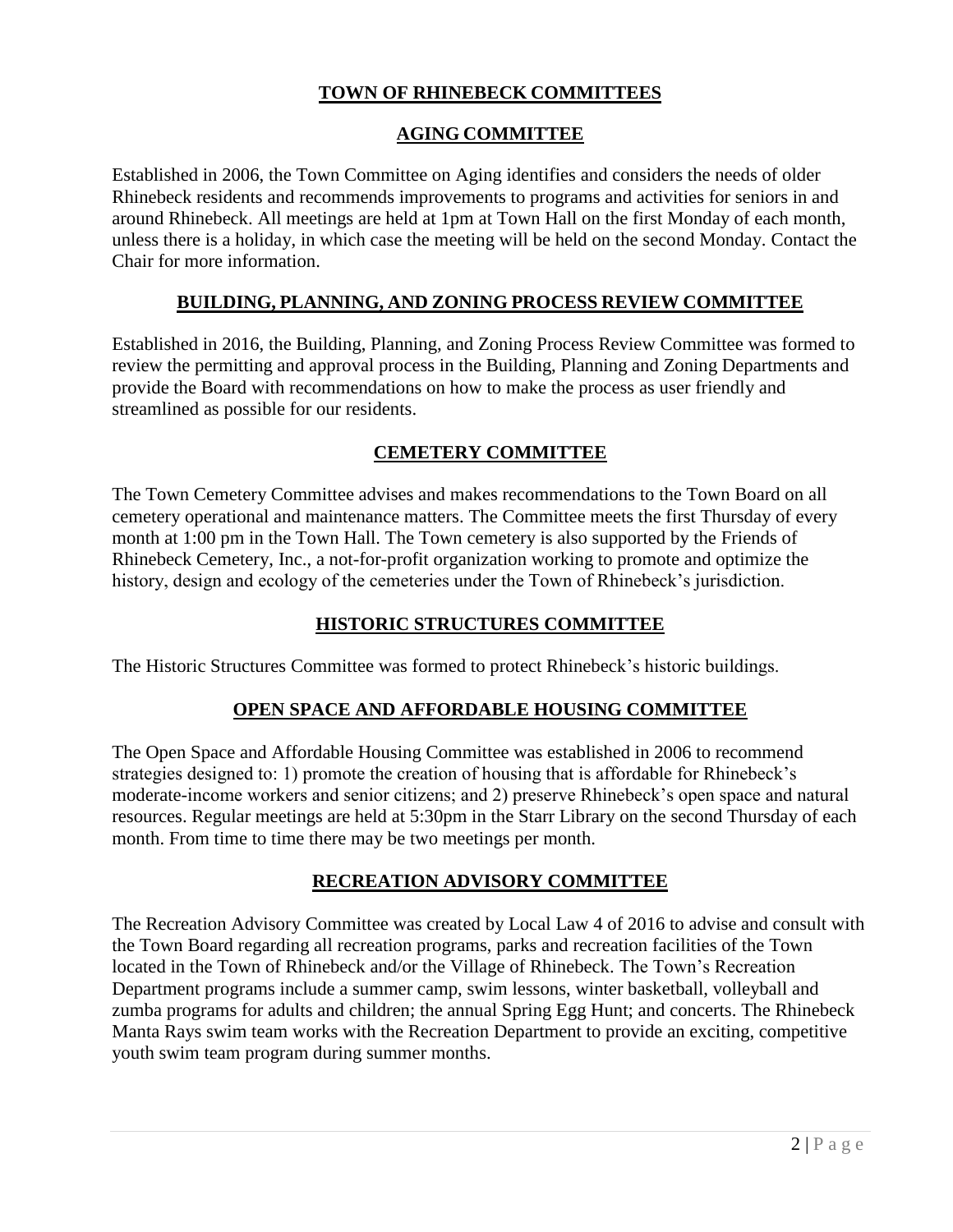# **THOMAS THOMPSON-SALLY MAZZARELLA PARK COMMITTEE**

The Thomas Thompson-Sally Mazzarella Park Committee investigates and recommends to the Town Board recreational uses of the park lands, including all aspects of the land use and funding priorities required for the Town Board to approve and implement comprehensive plans to develop the Park.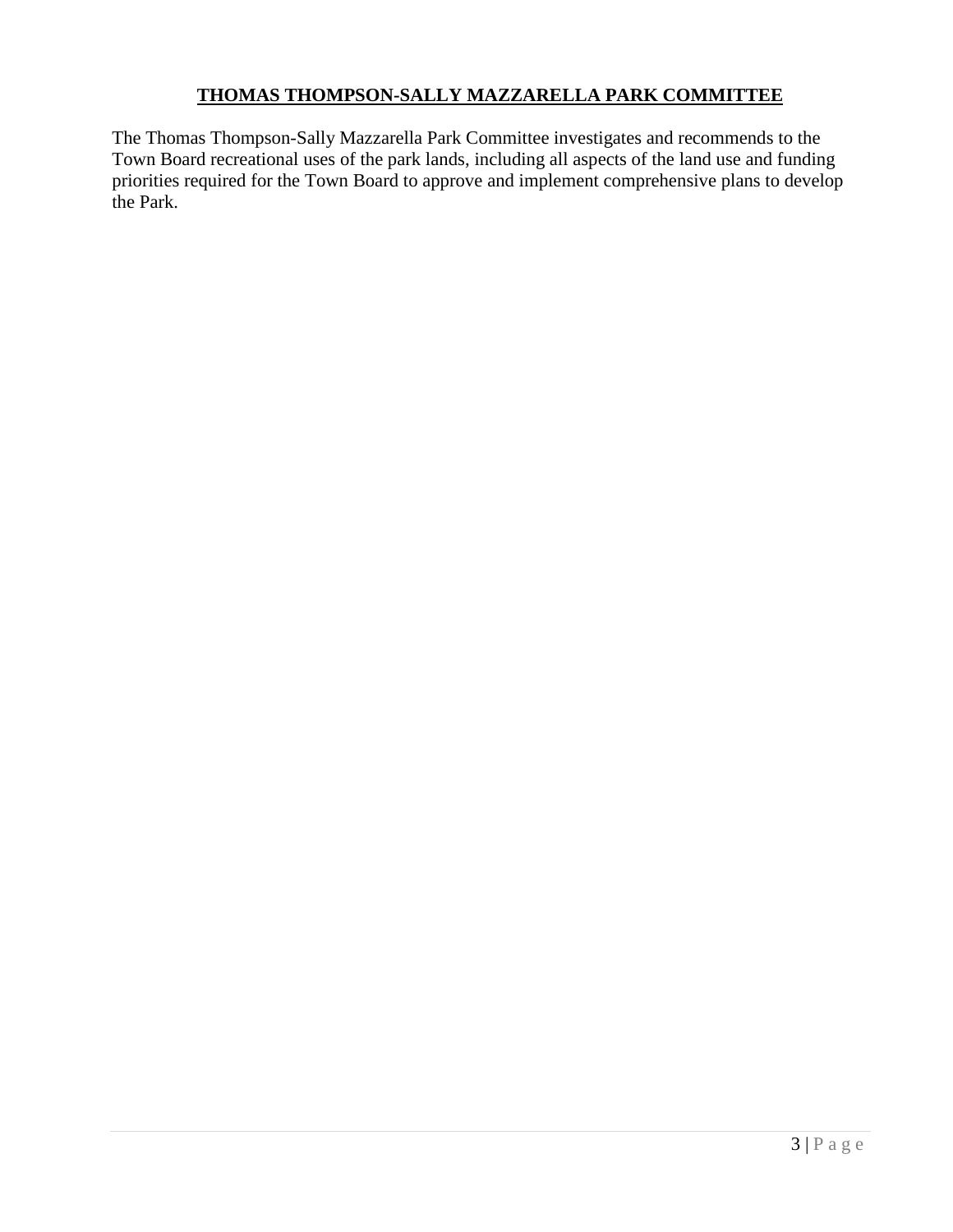# **How to Volunteer**

1. When a position on a committee becomes vacant, either through resignation or the expiration of a term of office, the Town of Rhinebeck will advertise the vacancy on the Town website.

2. Individuals interested in the vacancy should respond by filling out an application obtained from the Town Clerk.

3. After reviewing the applications, perspective candidates may be invited for an interview with the Town Board and the appropriate committee chairperson. Interviews are held in executive session.

4. Following candidate interviews, the Board will discuss the merits of the candidates and vote on which candidate will be selected to fill the vacancy. All votes are made in public.

5. You will be notified of your selection.

6. Where appropriate, the candidate may be asked to sign a form disclosing any business or affiliation the candidate or their spouse might have with the Town of Rhinebeck.

7. The selected candidate, upon appointment, should contact their committee chairperson regarding meeting dates and preparation that needs to be done prior to the next meeting.

### **About Committee Appointments**

If you have been appointed to fill an unexpired term, your appointment will end at that time of the original appointment. For instance, Mr. X was appointed to a three year term on the Recreation Committee to begin January 1, 2016 and to expire December 31, 2018. Mr. X resigns his position half way through his term. The Town Board accepts the resignation, posts the vacancy, and interviews candidates. In August 2017 the Town Board appoints Ms. Y to the remainder of Mr. X's term, which ends December 31, 2018.

All appointees, when their terms are nearing completion, may write to the Town Board indicating interest in reappointment. There are no automatic reappointments. The Town will post the vacancy, conduct interviews and then make a decision. If an incumbent wishes to be interviewed, he or she may request it. The chairperson of the affected Committee may be invited to participate in the interview, which will be conducted in private. The fact that the Town will interview candidates is no reflection on the incumbent who indicated an interest in reappointment. It is the policy of the Town to keep the process open and available to any who wish to participate.

### **Your Obligations as a Committee Member**

Becoming a member of a town committee requires that you take on certain obligations and responsibilities. When deciding whether or not to put your name forward as a volunteer, you should bear in mind the following:

Attendance: You are required to attend meetings. To that end, a number of committees have set a limit on the number of meetings a member can miss before he or she is asked to resign their appointment. Everyone understands that you are giving your time to the Town. However, without the effective input of all members, the committee structure simply does not operate effectively. If you have any concerns about attending meetings on a regular basis, you should not volunteer until you have the time free to fully commit to a committee. Please feel free to ask your perspective committee chairperson what the attendance requirements are for his/her committee. In addition, should you be appointed to a committee, you are expected to notify the committee chairperson twenty-four hours in advance if you cannot attend a regular scheduled meeting. If there is the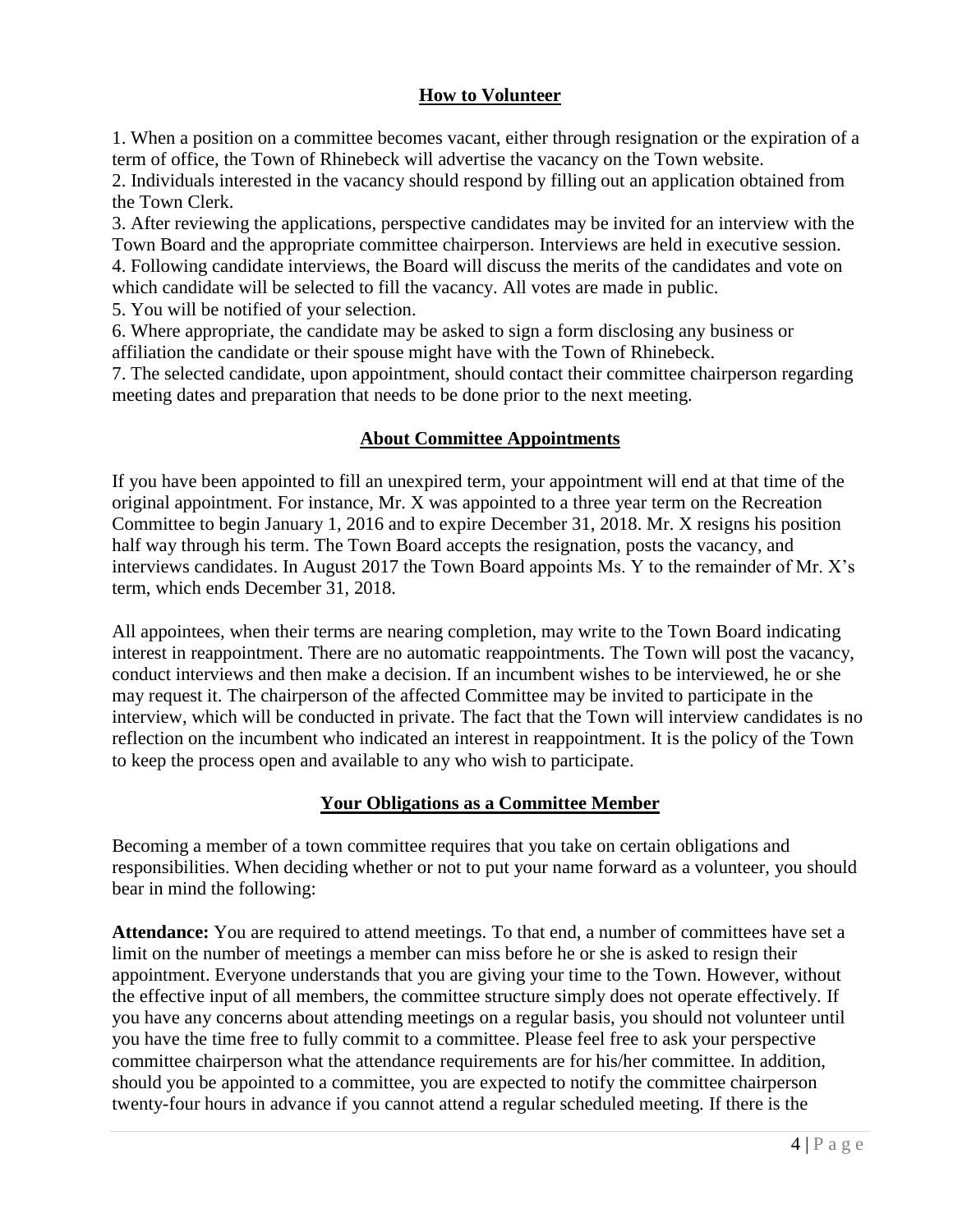possibility of an extended absence, you should also notify the chair immediately and discuss the impact your absence might have on the committee.

Finally, with regard to attendance, it is important that committee members be on time for all meetings.

**Workload:** Committee members are not only expected to attend meetings on a regular basis, but are also expected to undertake whatever preparation might be required for a meeting. This may include planning and/or preparing for relevant events, and/or research on a particular issue. Whatever the preparation needed, committee members should arrive at meetings fully prepared for the meeting's agenda.

In addition, it is strongly recommended that you have an awareness of other committees in Rhinebeck. Since no one committee operates in isolation, it is important to understand the connection various town committees have and how your work intersects with the work of others.

**Conduct:** Committee members represent the Town of Rhinebeck. It is important, therefore, that members conduct themselves in a professional and courteous manner. A member of a Committee who misses three consecutive meetings without just cause, fails to actively participate in the functions of the Committee, fails to fill his or her duties, or who exhibits disruptive behavior may be removed by the Town Board after a public or private hearing, the choice of which is decided by the Committee member in question. While it is understood that any meeting can get discordant at times, committee members who do not conduct themselves appropriately towards the public or fellow committee members run the risk of not being reappointed at the end of their term or being removed from their position upon review and agreement of the Town Board. In addition, the Town of Rhinebeck expects all committee members to conduct themselves in an ethical manner. Any committee member who might perceive a conflict of interest with a matter before their committee is expected to make the chairperson aware of the situation. Should you ever have any questions regarding a possible conflict of interest, it is important that you seek out the advice of the Ethics Committee. More information on the Ethics Committee can be found at the end of this document.

**Removal:** Committee members shall, at all times and during the course of public meetings or public hearings, conduct themselves in a civil manner and shall not shout at, berate or be rude to their fellow members or anyone else they are doing business with on behalf of the Town, whether in private or public. The Town Board may remove, after public hearing, for cause, any Committee member. Cause for removal shall include, but shall not be limited to: (a) failure to disclose a conflict of interest as required by the Town's Code of Ethics; (b) physical or mental impairment affecting the member's ability to perform his or her functions; (c) failure to comply with the applicable provisions of the Rhinebeck Code of Ethics; (d) failure to comply with any rules or regulations as may be prescribed for the conduct of Committee members by the respective Committees; (e) failure to comply with the provisions of this Handbook or any amendments thereto, including non-compliance with the meeting attendance requirements as established in this Handbook; and (f) such other and further cause as may be established at a hearing conducted in accordance with the procedure set forth herein.

### **How to Contact a Committee**

As noted previously, if you are interested in a specific committee, it is suggested that you contact the appropriate committee chairperson and learn as much as you can about the committee's work. If possible, it also suggested that you attend a meeting of the committee to learn more about its mission